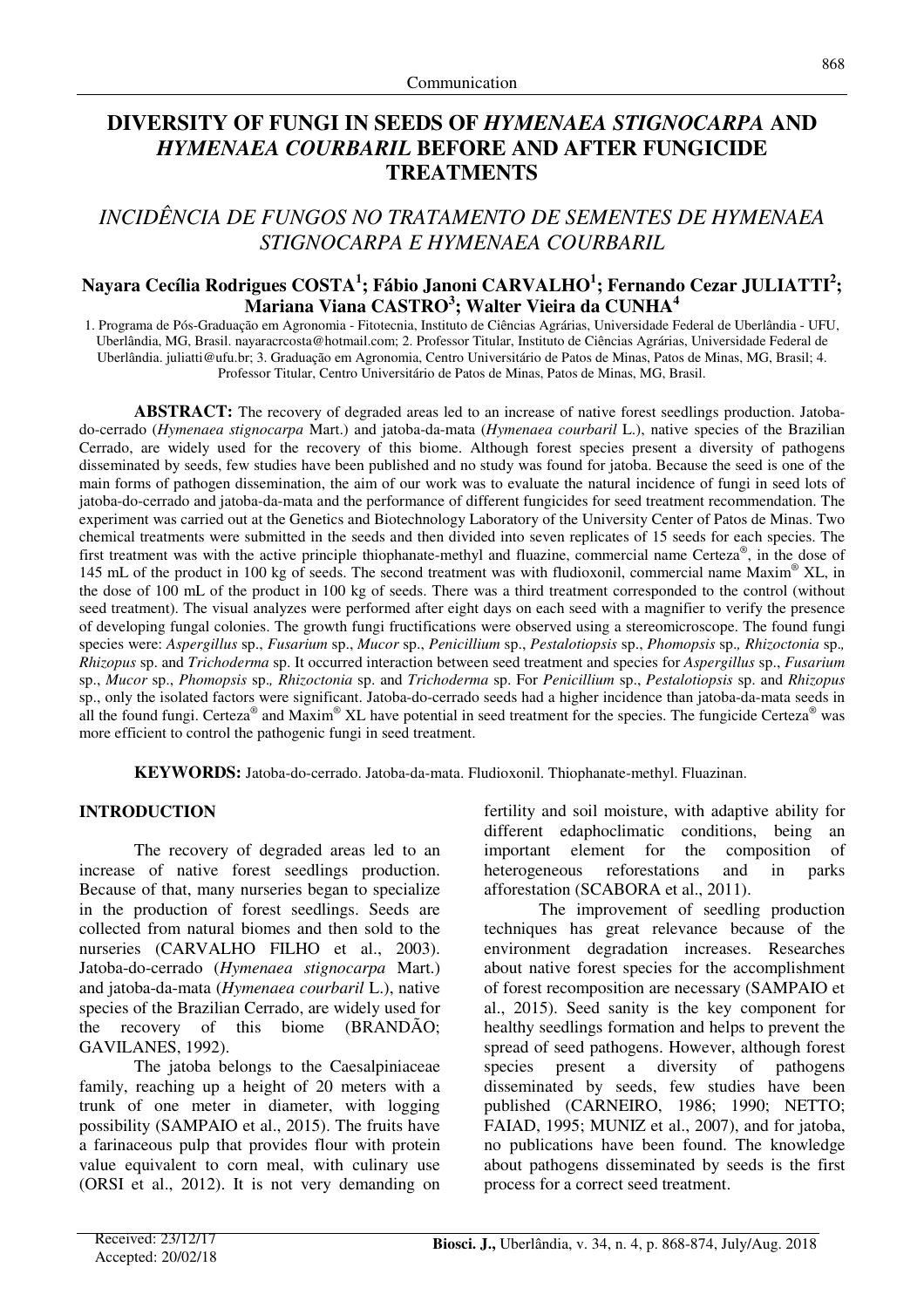The seed treatment, eliminating the pathogens of the seeds or protecting them against the action of environmental pathogens, has great importance in the development of vigorous and healthy plants. The chemical seed treatment is economic, easy to perform and considered safe for the human and environment. Due to the small number of products added in the seeds and the direct contact with the target site, this method is not harmful for the environment when compared to conventional disease treatment controls (MITTAR, 1986; MENTEN; MORAES, 2010). Among the seed treatment chemicals, the active ingredients fludioxonil and thiophanate-methyl + fluazinan are widely used in several crops of agricultural interest, like soybean, corn, bean and cotton (AGROFIT, 2003; SILVA et al., 2011).

Because the seed is one of the main forms of plant diseases dissemination, the aim of our work was to evaluate the natural incidence of fungi in seed lots of jatoba (*H. stignocarpa* and *H. courbaril*) and the performance of different fungicides for seed treatment recommendation.

### **Contents**

The experiment was carried out at the Genetics and Biotechnology Laboratory (GENEB) of the University Center of Patos de Minas (UNIPAM), located in the city of Patos de Minas, Minas Gerais. Seeds of *H. stigonocarpa* and *H. courbaril* were donated by the State Forestry Institute (IEF), located in the same city. The seeds were collected in the years of 2016 and 2017, respectively, and then they were duly conditioned and stored in a cold room (3 °C, 24% RH) before the analysis.

Seed sanity evaluations were adapted for jatoba based on "Regras para Análise de Sementes" prescriptions (BRASIL, 2009). Pathogen detection was determined using the blotter test method. Acrylic gerboxes  $(11 \times 11 \times 3.5 \text{ cm})$ , previously washed and disinfested with 70% alcohol solution. were used.

Two chemical treatments were submitted in the seeds and then divided into seven replicates of 15 seeds for each species. The first treatment was with the active principle thiophanate-methyl and fluazine, commercial name Certeza® , in the dose of 145 mL of the product in 100 kg of seeds. The second treatment was with fludioxonil, commercial name Maxim® XL, in the dose of 100 mL of the product in 100 kg of seeds. There was a third treatment corresponded to the control (without seed treatment).

The market fungicides are not recommended for forest species treatment, so the fungicide doses were established according to the agricultural crops recommendation. The fungicides were applied dry, then mixed with the corresponding forest seeds into a plastic bag and shaken manually for five minutes.

Three sheets of paper filter were sterilized in an autoclave (120 °C and 1 atm for 20'), placed and moistened with distilled water for each gerbox. Thereafter, the gerboxes were taken into a laminar flow cabinet and the seeds were arranged on the filter paper. The boxes were sealed with transparent acrylic lid and placed in a Biochemical Oxygen Demand (BOD) germination chamber type, set at  $20\pm2$  °C and with a 12 hour photoperiod (white fluorescent light).

The visual analyzes were performed after eight days on each seed with the help of a magnifier to verify the presence of developing fungal colonies. In the presence of fungi, the growth fungi fructifications were observed using a stereomicroscope with magnification from 10 to 100X. In some observations, the fragments of the fungal structures were transferred to Petri dishes containing BDA medium for the preparation of microscope slides for optical microscopy to confirm the genus of the fungi. The results were expressed as fungi incidence percentage.

The identified fungus incidence data was adjusted to a Generalized Linear Model (GLM), with a binomial distribution and logit link function. The effects were subjected to deviance analysis (ANODEV) using the Chi-square test  $(X^2)$  at 0.05 of significance, and when significant differences were found, the means were compared with Tukey's test at 0.05 of significance.

After the stereomicroscope and optical microscopy evaluations, the following fungi were found: *Aspergillus* sp., *Fusarium* sp., *Mucor* sp., *Penicillium* sp., *Pestalotiopsis* sp., *Phomopsis* sp.*, Rhizoctonia* sp.*, Rhizopus* sp. and *Trichoderma* sp. It occurred interaction between seed treatment and species for *Aspergillus* sp., *Fusarium* sp., *Mucor* sp., *Phomopsis* sp.*, Rhizoctonia* sp. and *Trichoderma* sp. (Table 1). For *Penicillium* sp., *Pestalotiopsis* sp. and *Rhizopus* sp., only the isolated factors were significant (Table 2).

For jatoba-da-mata, the seed treatment with Certeza® and Maxim® XL were efficient in the control of *Aspergillus* sp. and *Fusarium* sp., preventing fungi proliferation of 16.19% for *Aspergillus* sp. and 45.71% for *Fusarium* sp. The untreated seeds showed incidence of *Mucor* sp., *Phomopsis* sp. and *Rhizoctonia* sp., although the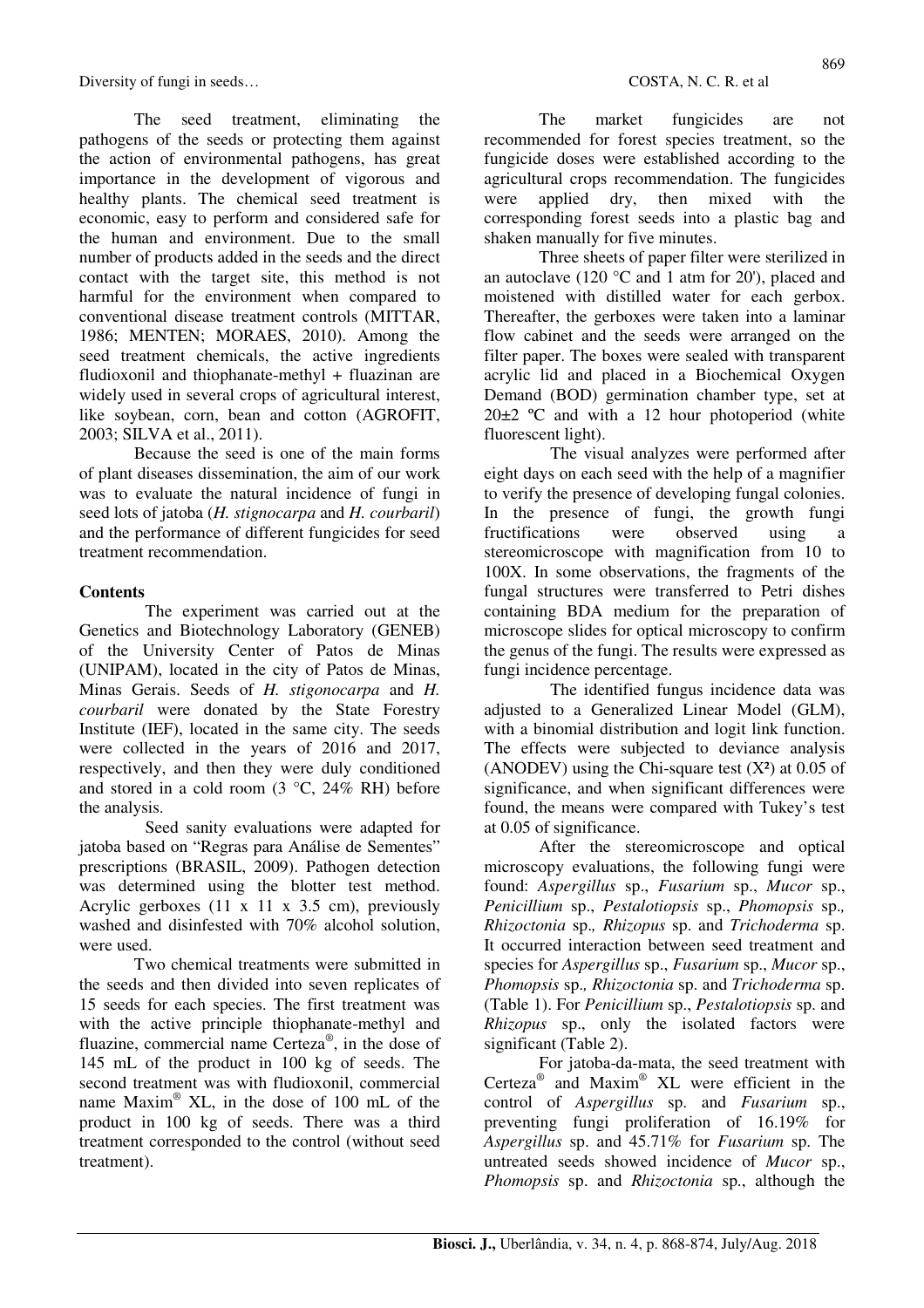seeds treated with Maxim® XL accentuated fungi incidence. The same behavior was not observed for Certeza<sup>®</sup> product, which did not allow the development of these fungi. For jatoba-do-cerrado, efficiency in seed treatments were identified for *Aspergillus* sp., *Mucor* sp. and *Trichoderma* sp. with

Maxim<sup>®</sup> XL; for *Fusarium* sp. with Certeza®; and for *Phomopsis* sp. and *Rhizoctonia* sp. with both products. For *Mucor* sp., a higher incidence with Certeza<sup>®</sup> was observed when compared to the control.

**Table 1.** Percentage means for fungi incidence of *Aspergillus* sp., *Fusarium* sp., *Mucor* sp., *Phomopsis* sp.*, Rhizoctonia* sp. and *Trichoderma* sp. in jatoba seeds submitted to different seed treatments.

| Treatment                                        | Aspergillus sp. |                | <i>Fusarium</i> sp. |                |
|--------------------------------------------------|-----------------|----------------|---------------------|----------------|
|                                                  | H. courbaril    | H. stignocarpa | H. courbaril        | H. stignocarpa |
| Certeza <sup>®</sup>                             | 0.00Aa          | 37.14ABb       | 0.00Aa              | 0.00Aa         |
| $Maxim^@XL$                                      | 3.81Aa          | 22.85Ab        | 0.00Aa              | 11.14Bb        |
| Control                                          | 16.19Ba         | 45.71Bb        | 24.76Bb             | 5.71Ba         |
|                                                  |                 |                |                     |                |
| Treatment                                        | Mucor sp.       |                | Phomopsis sp.       |                |
|                                                  | H. courbaril    | H. stignocarpa | H. courbaril        | H. stignocarpa |
| Certeza <sup>®</sup>                             | 0.00Aa          | 27.61Bb        | 0.00Aa              | 4.76Ab         |
| $Maxim^@XL$                                      | 9.53Bb          | 0.00Aa         | 10.47Ba             | 10.47Aa        |
| Control                                          | 0.00Aa          | 0.00Aa         | 0.00Aa              | 41.90Bb        |
|                                                  |                 |                |                     |                |
| Treatment                                        | Rhizoctonia sp. |                | Trichoderma sp.     |                |
|                                                  | H. courbaril    | H. stignocarpa | H. courbaril        | H. stignocarpa |
| Certeza <sup><math>\overline{\circ}</math></sup> | 0.00Aa          | 14.29Ab        | 0.00Aa              | 20.00Bb        |
| $Maxim^@XL$                                      | 6.67Ba          | 11.42Aa        | 9.52Ba              | 5.71Aa         |
| Control                                          | 0.00Aa          | 46.7Bb         | 7.62Ba              | 20.00Bb        |

Means followed by same letters, uppercase in columns and lowercase in rows, are not different by the Tukey's test (0.05 of significance).

Seed treatments with Certeza® and Maxim® XL were efficient in *Penicillium* sp. and *Rhizopus* sp. control, reaching a complete control when the incidence was 27.51% for *Penicillium* and 54.54% for *Rhizopus*. For *Pestalotiopsis* sp., a fungus that was not incident on the control, a small presence was observed applying Maxim® XL. Moreover, it was verified that these three genera of fungi were incident only in *H. stignocarpa* (Table 2).

**Table 2.** Percentage means for fungi incidence of *Penicillium* sp., *Pestalotiopsis* sp. and *Rhizopus* sp. in jatoba seeds submitted to different seed treatments.

| seeas sachnuca to anterent seea ueatments. |                 |                           |                     |  |  |
|--------------------------------------------|-----------------|---------------------------|---------------------|--|--|
| Treatment                                  | Penicillium sp. | Pestalotiopsis sp.        | <i>Rhizopus</i> sp. |  |  |
| Certeza <sup>®</sup>                       | 0.00A           | 0.00A                     | 0.00A               |  |  |
| $Maxim^@XL$                                | 7.00A           | 4.77B                     | 0.00A               |  |  |
| Control                                    | 27.51B          | 0.00A                     | 54.54B              |  |  |
|                                            |                 |                           |                     |  |  |
| <b>Species</b>                             | Penicillium sp. | <i>Pestalotiopsis</i> sp. | <i>Rhizopus</i> sp. |  |  |
| H. courbaril                               | 00.01A          | 0.00A                     | 0.00A               |  |  |
| H. stignocarpa                             | 22.35B          | 0.25A                     | 25.03B              |  |  |

Means followed by same uppercase letters in columns are not different by the Tukey's test (0.05 of significance).

There are few studies about the pathogens transmission by seeds in forest species, despite the great number of pathogens that can be found with them. Many of these pathogens are genera of fungi that cause problems for agronomic crops (SANTOS et al., 2000). Phytopathogens may be associated with seeds on their surface, in their interior or in a mixture, with the most varied forms of propagation, from spores to resistance structures. Phytosanitary aspects have been difficult because of the lack of research information on the fungi pathogenicity associated with forest species seeds (LAZAROTTO et al., 2013), revealing the importance of these studies.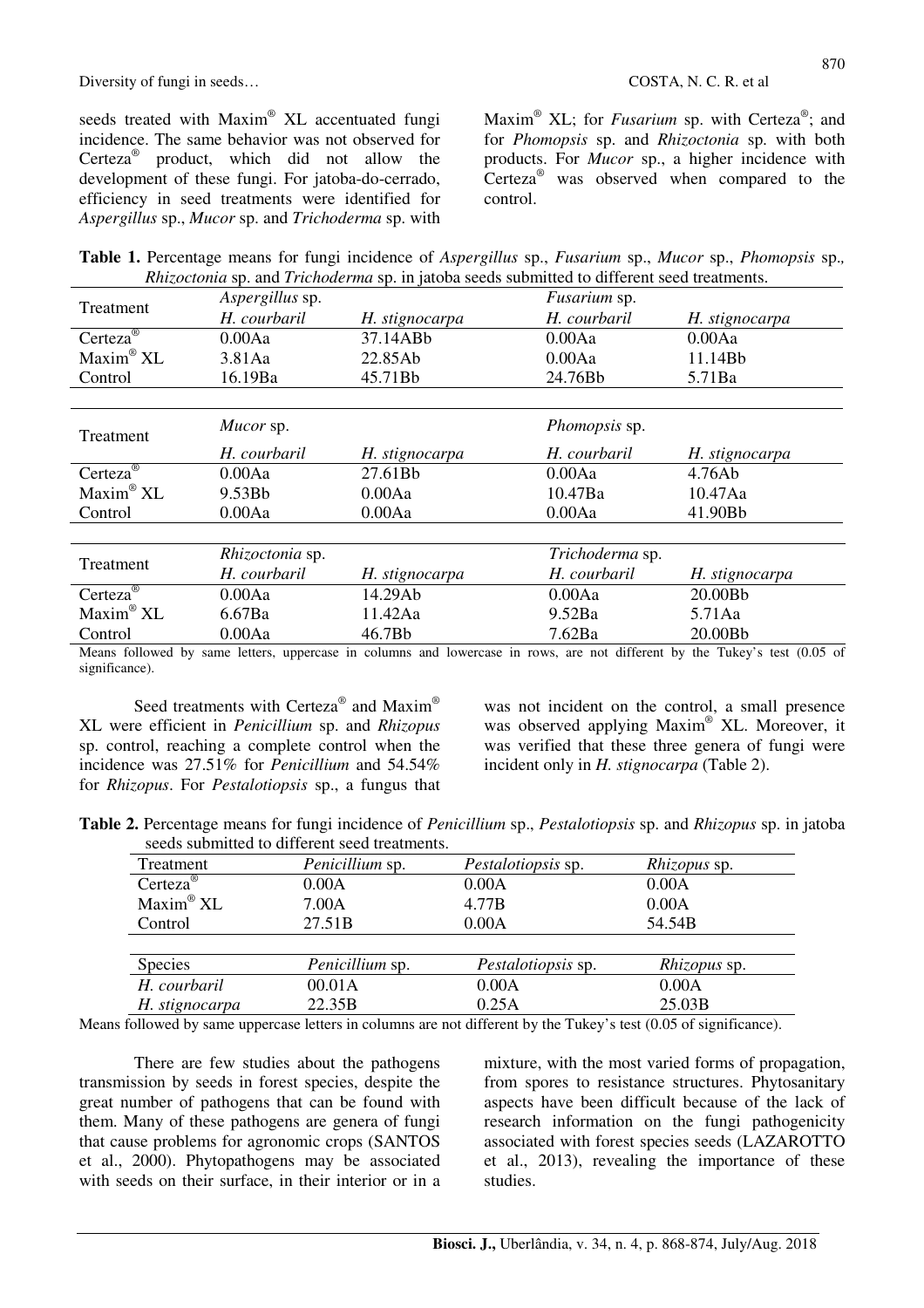The major problems associated with diseases occur during the germination and seedlings formation in nurseries, usually caused by a fungus. The fungi frequency occurs because of the fruit traits and seed harvest, processing and storage (NETTO; FAIAD, 1995; SILVA, 2003; SILVA et al., 2011). Due to the inaccessibility of the fruits in tall trees, the seeds harvest is made from fruits or even seeds dropped on the ground. In the soil, under the trees, part of the fruits and seeds are colonized by fungi influencing the germination (SANTOS et al., 2000).

In forest species, there are worldwide reports identifying the genera *Aspergillus*, *Fusarium*, *Mucor, Penicillium, Pestalotiopsis, Phomopsis, Rhizoctonia*, *Rhizopus*, *Trichoderma* and others (LASCA et al., 1971; CARNEIRO, 1986; MITTAR, 1986; CHARCHAR et al., 2003). Jatoba seed sanity studies are scarce. However, the highest occurrence of diseases was verified in leaves of *H. courbaril* when compared with other six forest species. The genus *Pestalotiopsis* was identified in *H. courbaril* leaves (ASSIS et al., 2010) and *Phomopsis* in *H. stignocarpa* (CHARCHAR et al., 2003). In lumbers of *H. courbaril*, the incidence of *Fusarium* sp., *Penicillium* sp., *Rhizoctonia* sp. and *Trichoderma* sp. was eminent (SACCOMAN et al., 2016). This is the first record about the presence of pathogens in two species of jatoba seeds.

In addition, the genus *Aspergillus* and *Penicillium* were found in pata-de-vaca (*Bauhinia variegata*) (SENEME et al., 2006), paricá (*Schizolobium amazonicum*) (OLIVEIRA et al., 2012), and manduirana (*Senna mancrathera*) (PIVETA et al., 2018); *Fusarium* in pata-de-vaca (SENEME et al., 2006), amendoim-bravo (*Pterogyne nitens*) (NASCIMENTO et al., 2006) and favela (*Dimorphandra mollis*) (ARAÚJO et al., 2009); *Pestalotiopsis* in paricá (OLIVEIRA et al., 2012); *Phomopsis* sp. in favela (ARAÚJO et al., 2009); *Rhizoctonia* in amendoim-bravo (NASCIMENTO et al., 2006) and manduirana (PIVETA et al., 2018); *Rhizopus* in pata-de-vaca (SENEME et al., 2006) and *Trichoderma* in manduirana (PIVETA et al., 2018). This is the first report about the incidence of *Mucor* sp. in species of the Caesalpiniaceae family.

Seeds treated with Maxim® XL had the incidence higher than the control for *Fusarium* sp. in *H. stignocarpa*; and for *Mucor* sp., *Phomopsis* sp., *Rhizoctonia* sp. and *Trichoderma* sp. in *H. courbaril*. For *Mucor* and *Trichoderma* genera, the result is explained by the chemical peculiarities of

the fungicide that do not control these fungi. Possibly, the fungicide allowed the growth of these fungi due to the great incidence and variability of genera present in the jatoba seeds. The control of *Aspergillus* sp. and *Fusarium* sp. in *H. courbaril* and *Aspergillus* sp., *Mucor* sp., *Phomopsis* sp. and *Rhizoctonia* sp. in *H. stignocarpa*, favored the fungi growth due to the inhibition of competition.

The importance and efficiency of chemicals in forest seeds treatment is subject of study by researchers. Fungicides with active ingredient carboxim-thiram in the dose of 250 mL in 100 kg of seeds, were viable for the control of *Alternaria* sp., *Aspergillus* sp., *Colletotrichum* sp., *Fusarium* sp. and *Penicillium* sp. in *Chorisia speciosa* (SILVA et al., 2003); and *Aspergillus* sp., *Curvularia* sp., *Penicillium* sp. and *Trichoderma* sp. in *Acacia mearnsii* (PISSININ et al., 2008).

Silva et al. (2011) showed that chemical molecules captan (120 g in 100 kg of seeds) and thiram (280 g in 100 kg of seeds) reduced the incidence of the genera *Alternaria*, *Aspergillus*, *Fusarium* and *Penicillium* in *Dalbergia nigra*, *Handroanthus heptaphyllus* and *Handroanthus chrysotrichus*. In the seeds of *Acca sellowiana*, different chemical treatments with captan (160 g), carbendazim (100 mL), carbendazim + thiram (300 mL) and carboxim + thiram  $(180 \text{ g in } 100 \text{ kg of})$ seeds) had low or no occurrence of *Alternaria* sp., *Aspergillus* sp., *Colletotrichum* sp., *Fusarium* sp., *Penicillium* sp. and *Phomopsis* sp. (FANTINEL et al., 2015).

Forest seeds pathology deserves a comprehensive scientific space due to the occurrence of fungi that cause damage to quality and seedling production (SILVA et al. 2011), such as *Aspergillus*, *Fusarium*, *Penicillium*, *Pestalotiopsis Phomopsis*, *Rhizoctonia*, *Rhizopus* and *Trichoderma*, causing seed rot, leading to germination and vigor reduction by deterioration, and death (NETTO; FAIAD, 1995; DHINGRA et al., 2002). Considering the economic and social impacts of several forest species, the chemical seed treatment is an efficient control treatment aimed to reduce diseases in these species.

Jatoba-do-cerrado (*H. stignocarpa*) seeds have a higher incidence than jatoba-da-mata (*H. courbaril*) seeds in all the found fungi. Certeza® (thiophanate-methyl + fluazine) and Maxim® XL (fludioxonil) have potential in these species seeds treatment. The fungicide Certeza<sup>®</sup> was more efficient to control the pathogenic fungi in seed treatment.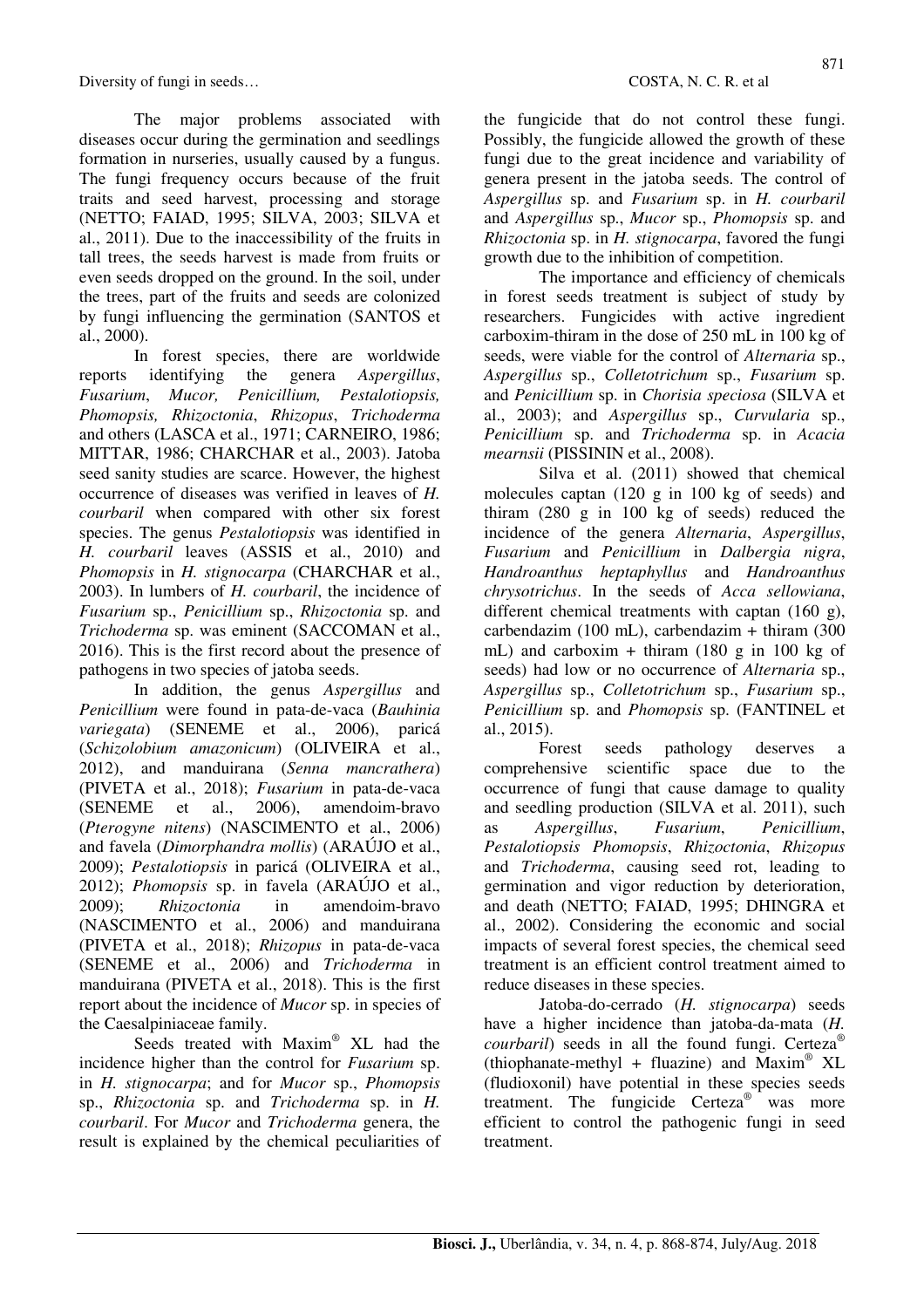**RESUMO:** A recuperação de áreas degradas levou ao aumento da produção de mudas de espécies florestais nativas. Jatobá-do-cerrado (*Hymenaea stignocarpa* Mart.) e jatobá-da-mata (*Hymenaea courbaril* L.), espécies nativas do Cerrado brasileiro, são amplamente utilizadas na recuperação deste bioma. Apesar da diversidade de fungos encontrada em sementes de espécies florestais, poucos são os estudos publicados, e não nenhum relato para o jatobá. Por a semente ser um dos principais meios de disseminação de patógenos, o objetivo do trabalho foi avaliar a incidência natural de fungos em lotes de semente de jatobá-do-cerrado e jatobá-da-mata, e a performance de diferentes fungicidas para a recomendação do tratamento de sementes. O experimento foi realizado no Laboratório de Genética e Biotecnologia do Centro Universitário de Patos de Minas. Dois tratamentos químicos foram realizados nas sementes, que então foram divididas em sete repetições com 15 sementes cada. O primeiro tratamento foi realizado com o princípio ativo tiofanato-metílico e fluazinam, nome comercial Certeza® , na dose de 145 mL do produto para 100 kg de sementes. O segundo tratamento foi realizado com fludioxonil, nome comercial Maxim® XL, na dose de 100 mL do produto para 100 kg de sementes. O terceiro tratamento correspondeu a testemunha (sem tratamento de sementes). Após oito dias, a análise visual foi realizada com o auxílio de uma lupa para verificar a presença de colônias de fungos. As frutificações dos fungos foram observadas com o auxílio de um microscópio óptico. Após as avaliações, os seguintes fungos foram encontrados: *Aspergillus* sp., *Fusarium* sp., *Mucor* sp., *Penicillium* sp., *Pestalotiopsis* sp., *Phomopsis* sp.*, Rhizoctonia* sp.*, Rhizopus* sp. e *Trichoderma*  sp. Ocorreu interação entre o tratamento de sementes e as espécies para *Aspergillus* sp., *Fusarium* sp., *Mucor* sp., *Phomopsis* sp.*, Rhizoctonia* sp. e *Trichoderma* sp. Para *Penicillium* sp., *Pestalotiopsis* sp. e *Rhizopus* sp., apenas os fatores isolados foram significativos. Sementes de jatobá-do-cerrado possuíram maior incidência do que as sementes de jatobá-damata para todos os fungos encontrados. Certeza® e Maxim<sup>®</sup> XL possuem potencial para o tratamento de sementes de jatobá. O fungicida Certeza® foi mais eficiente para o controle de fungos patogênicos no tratamento de sementes.

**PALAVRAS-CHAVE:** Jatobá-do-cerrado. Jatobá-da-mata. Fludioxonil. Tiofanato-metílico. Fluazinam.

#### **REFERENCES**

AGROFIT. Ministério da Agricultura, Pecuária e Abastecimento. **Sistemas de agrotóxicos fitossanitários.**  Brasília: Ministério da Agricultura, Pecuária e Abastecimento, 2003. Available at: <http://agrofit.agricultura.gov.br/agrofit\_cons/principal\_agrofit\_cons>. Access in: 02 fev. 2018.

ARAÚJO, A. V.; SALES, N. L. P.; FERREIRA, I. C. P. V.; BRANDÃO JUNIOR, D.; MARTINS, E. R. Germinação, vigor e sanidade de sementes de fava d'anta (*Dimorphandra mollis* Benth.) obtidas de frutos coletados no solo e na planta. **Revista Brasileira de Plantas Medicinais**, Paulínia, v. 11, n. 2, p. 170-175, 2009.

ASSIS, L. A. G.; COELHO NETTO, R. A.; BARBOSA, A. P.; BEZERRA, J. L.; GASPAROTTO, L.; SOUSA, F. M. G. Parasitas fúngicos em espécies florestais nativas da Amazônia Central. **Agrotrópica**, Ilhéus, v. 22, n. 3, p. 137-144, 2010.

BRANDÃO, M.; GAVILANES, M. L. Espécies arbóreas padronizadoras do Cerrado Mineiro e sua distribuição no Estado. **Informe Agropecuário**, Belo Horizonte, v. 16, n. 173, p. 5-11, 1992.

BRASIL. Ministério da Agricultura, Pecuária e Abastecimento. **Regras para análise de sementes.** Ministério da Agricultura, Pecuária e Abastecimento. Secretaria de Defesa Agropecuária. Brasília: MAPA/ACS, 2009. 395 p.

CARNEIRO, J. S. Qualidade sanitária de sementes de espécies florestais em Paraopeba, MG. **Fitopatologia Brasileira**, Brasília, v. 15, n. 1, p. 75-76, 1990.

CARNEIRO, J. S. Micoflora associada às sementes de essências florestais em Paraopeba, MG. **Fitopatologia Brasileira**, Brasília, v. 11, n. 3, p. 556-557, 1986.

CARVALHO FILHO, J. L. S.; ARRIGONI-BLANK, M. F.; BLANK, A. F.; RANGEL, M. S. A. Produção de mudas de Jatobá (*Hymenea courbaril*) em diferentes ambientes, recipientes, e composições de substratos. **Cerne**, Lavras, v. 9, n. 1, p. 109-118, 2003.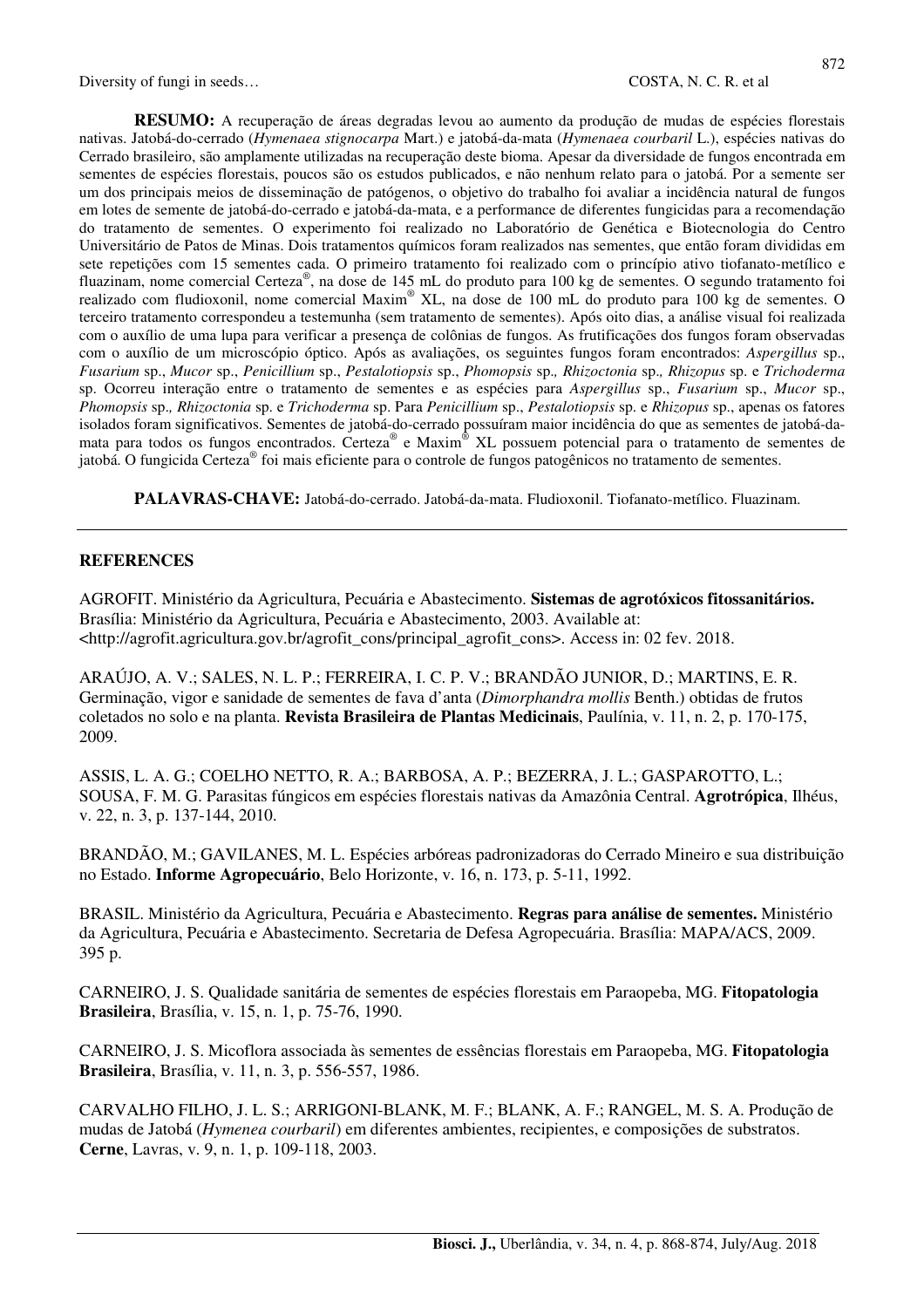CHARCHAR, M. J. A.; ANJOS, J. R. N.; MELO, J. T. Infecção natural de jatobá por *Phomopsis* sp. no Distrito Federal. **Fitopatologia Brasileira**, Brasília, v. 28, n. 3, p. 316-318, 2003. https://doi.org/10.1590/S0100-41582003000300016

DHINGRA, O. D.; MAIA, C. B.; LUSTOSA, D. C.; MESQUITA, J. B. Seedborne pathogenic fungi that affect seedling quality of red angico (*Anadenanthera macrocarpa*) trees in Brazil. **Journal of Phytopathology**, Germany, v. 150, n. 8-9, p. 451- 455, 2002. https://doi.org/10.1046/j.1439-0434.2002.00777.x

FANTINEL, V. C.; OLIVEIRA, L. M. de; CASA, R. T.; da ROCHA, E. C.; SCHNEIDER, P. F.; VICENTE, D. Tratamentos de sementes de goiaba-serrana (*Acca sellowiana*): efeito na incidência de fungos e na germinação. **Revista Brasileira de Biociências**, Porto Alegre, v. 13, n. 2, p. 84-89, 2015.

LASCA, C. C.; SAMPAIO, A. P.; CINTRA, A. F. Condições fitossanitárias de sementes importadas de *Pinus*  spp. **O Biológico**, São Paulo, v. 37, n. 11, p. 287-292, 1971.

LAZAROTTO, M.; MUNIZ, M. F. B.; BELTRAME, R.; SANTOS, A. F.; MÜLLER, J.; ARAÚJO, M. M. Tratamentos biológico e químico em sementes de *Cedrela fissilis* para controle de *Rhizoctonia* sp. **Cerne**, Lavras, v. 19, n. 1, p. 169-175, 2013.

MENTEN, J. O.; MORAES, M. H. D. Tratamento de sementes: histórico, tipos, características e benefícios. **Abrates**, Londrina, v. 20, n. 3, p. 52-53, 2010.

MITTAR, R. K. Studies on the mycroflora and its control on the seeds of some forests trees: III *Eucalyptus* hybrid. **Malasian Forester**, New Zealand, v. 49, n. 2, p. 151-159, 1986.

MUNIZ, M. F. B; SILVA, L. M. E; BLUME, E. Influência da assepsia e do substrato na qualidade de sementes e mudas de espécies florestais. **Revista Brasileira de Sementes**, Londrina, v. 29, n. 1, p. 140-146, 2007. https://doi.org/10.1590/S0101-31222007000100019

NASCIMENTO, W. M. O. do; CRUZ, E. D.; MORAES, M. H. D.; MENTEN, J. O. M. Qualidade sanitária e germinação de sementes de *Pterogyne nitens* Tull. (Leguminosae-Caesalpinioideae). **Revista Brasileira de Sementes**, Londrina, v. 28, n. 1, p. 149-153, 2006. https://doi.org/10.1590/S0101-31222006000100021

NETTO, D. A. M.; FAIAD, M. G. R. Viabilidade e sanidade de sementes de espécies florestais. **Revista Brasileira de Sementes**, Londrina, v. 17, n. 1, p. 75-80, 1995. https://doi.org/10.17801/0101- 3122/rbs.v17n1p75-80

OLIVEIRA, J. D. de; SILVA, J. B. da; DAPONT, E. C.; SOUZA, L. M. S. de; RIBEIRO, S. A. L. Métodos para detecção de fungos e assepsia de sementes de *Schizolobium amazonicum* (Caesalpinioideae). **Bioscience Journal**, Uberlândia, v. 28, n. 6, p. 945-953, 2012.

ORSI, P. R.; BONAMIN, F.; SEVERI, J. A.; SANTOS, R. C.; VILEGAS, W.; HIRUMA-LIMA, C. A.; DI-STASI, L. C. *Hymenaea stigonocarpa* Mart. ex Hayne: a Brazilian medicinal plant with gastric and duodenal anti-ulcer and antidiarrheal effects in experimental rodent models. **Journal of Ethnopharmacology**, Pretoria, v. 143, n. 1, p. 81-90, 2012. https://doi.org/10.1016/j.jep.2012.06.001

PISSININ, L. Z. Tratamento de sementes e tipos de substratos na produção de mudas de *Acacia mearnsii.* **Cerne**, Lavras, v. 14, n. 2, p. 170-176, 2008.

PIVETA, G.; GARCIA, F. A. O.; MUNIZ, M. F. B. Qualidade sanitária e fisiológica de *Senna macranthera* quando submetida a métodos de superação da dormência. **Ciência Florestal** (online), Santa Maria, 2018.

SACCOMAN, N. A. F.; TEIXEIRA, S. O.; DAVID, G. Q.; PERES, W. M.; YAMASHITA, O. M. Levantamento de fungos ocorrentes em madeira serrada de jatobá extraída da Amazônia Meridional. **Revista de Ciências Agroambientais**, Mato Grosso, v. 14, n. 2, p. 100-106, 2016.